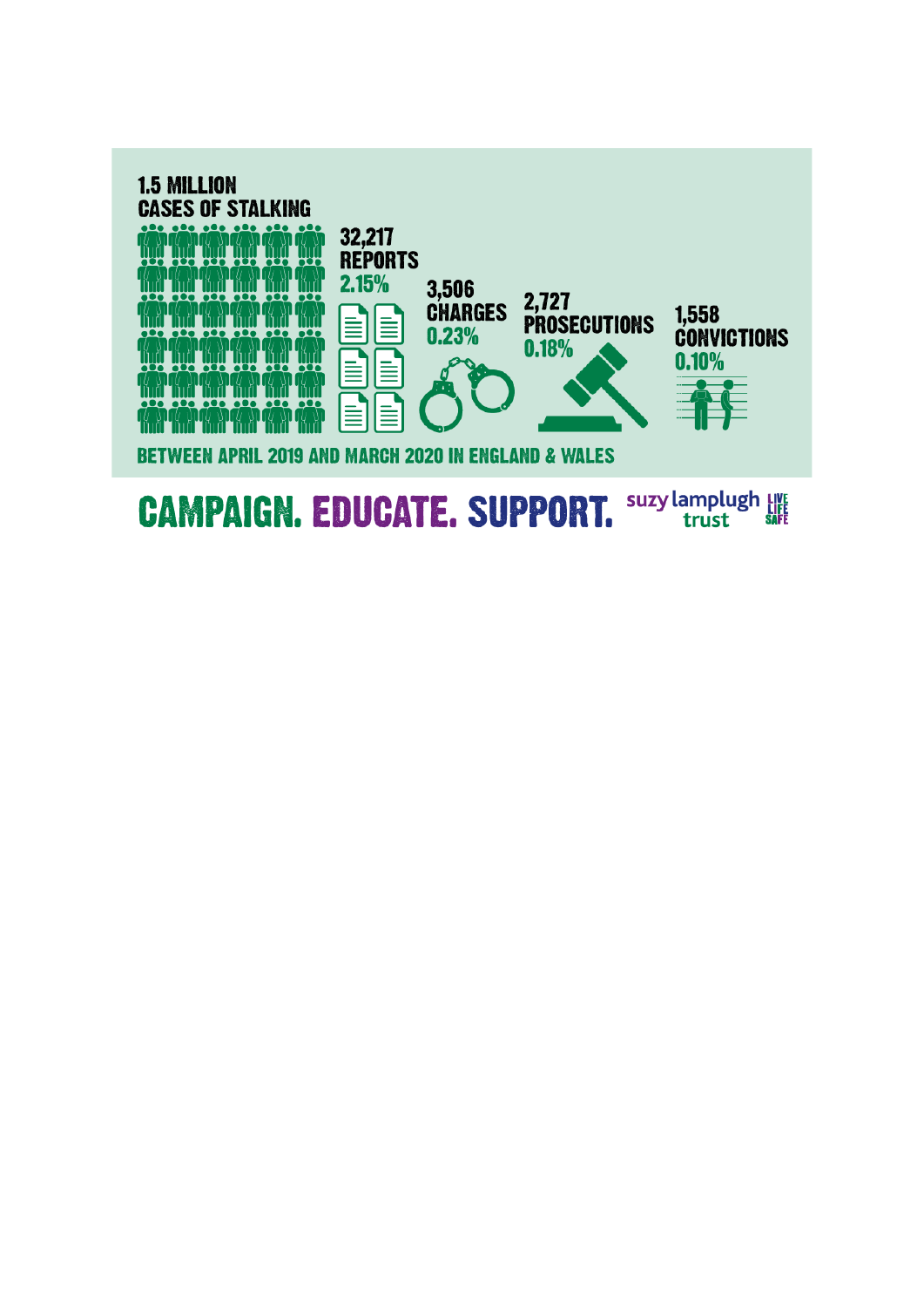| <b>Stalking Behaviour</b> | Percentage of<br>clients reporting | <b>Stalking Behaviour</b> | Percentage of<br>clients reporting |
|---------------------------|------------------------------------|---------------------------|------------------------------------|
| Social Networking sites   | 32.63%                             | Harassment                | 8.54%                              |
| Text messages             | 29.18%                             | Letters                   | 8.54%                              |
| Phone calls               | 27.06%                             | Gifts                     | 6.05%                              |
| Visit house/work          | 24.09%                             | Physical assault          | 4.36%                              |
| Third party contact       | 22.40%                             | Criminal damage           | 4.12%                              |
| Emails                    | 20.28%                             | Death threats             | 3.45%                              |
| <b>Threats</b>            | 18.04%                             | Hacking technology        | 3.33%                              |
| In/Through workplace      | 11.38%                             | Threaten suicide          | 2.97%                              |
| Following                 | 15.07%                             | Spying                    | 2.60%                              |
| Loitering                 | 9.14%                              | <b>Break</b> in           | 2.12%                              |
| Other                     | 9.14%                              | Revenge Porn              | 2.00%                              |
| Vexatious complaints      | 8.78%                              | Use of tracking device    | 1.15%                              |
| Watching                  | 8.66%                              | Sexual assault            | 0.85%                              |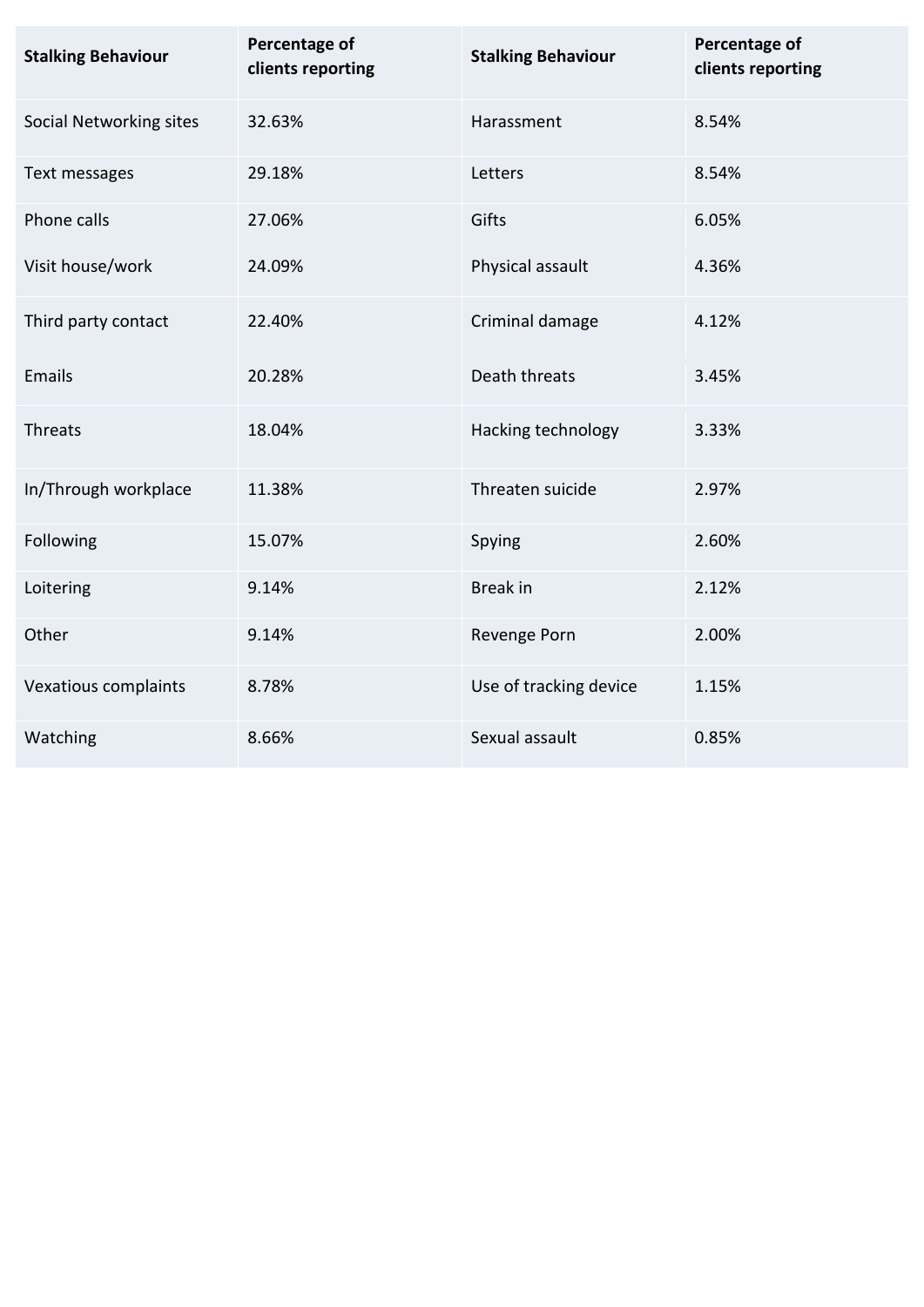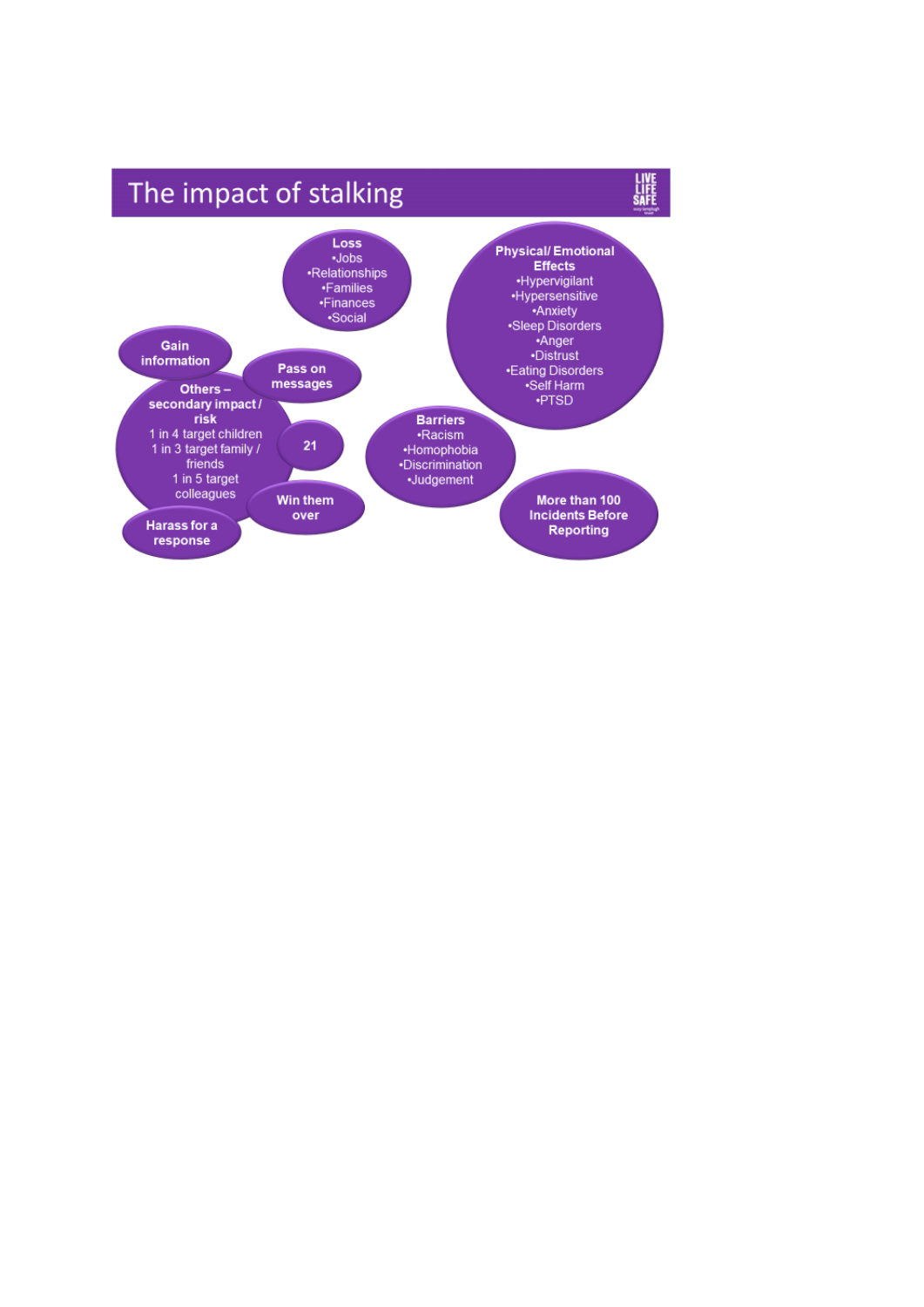# What does the law say about stalking?

**The Protection from Harassment Act 1997** (PHA) section 2

#### Harassment:

• a course of conduct • which amounts to harassment of another; and • which the defendant knows or ought to know amounts to harassment of another

# **The Protection from Harassment Act 1997** (PHA) section 2A

#### Stalking:

• a course of conduct which amounts to harassment of another: and • the course of conduct amounts to stalking; and • which the defendant knows or ought to know amounts to harassment of another

# What does the law say about stalking?

# **The Protection from Harassment Act 1997** (PHA) section 4

#### **Harassment:**

• a course of conduct • which causes another to fear that violence will be used against him; and • which the defendant knows or ought to know will cause another to fear that violence will be used against them

# **The Protection from Harassment Act 1997** (PHA) section 4A

#### Stalking:

•a course of conduct: which amounts to stalking; and • which causes another to fear, on at least two occasions, that violence will be used against him or her: OR •causes another serious alarm or distress which has a substantial adverse affect on his or her usual day-to-day activities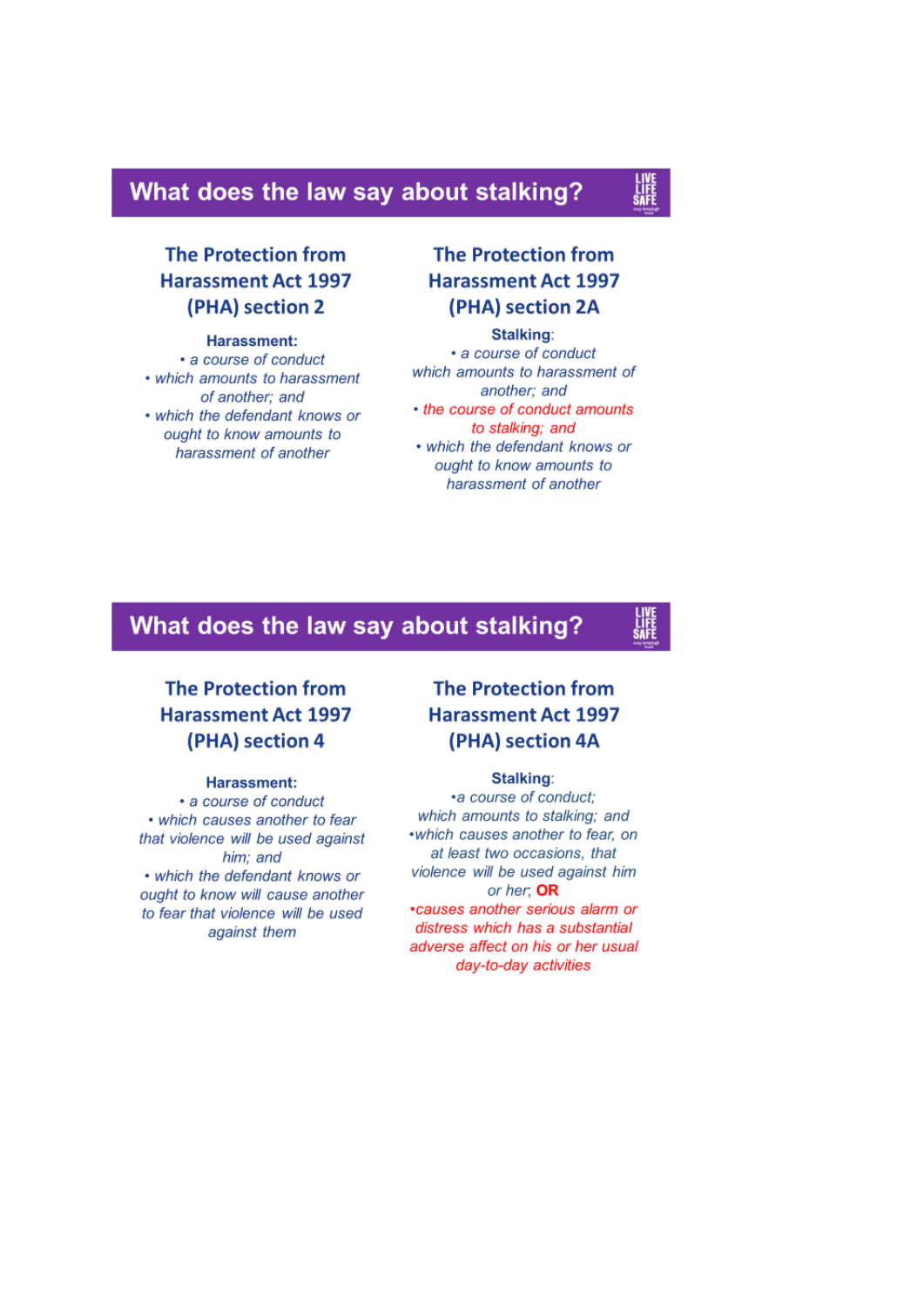

[The Homicide Timeline | University of Gloucestershire \(glos.ac.uk\)](https://www.glos.ac.uk/news/pages/the-homicide-timeline.aspx)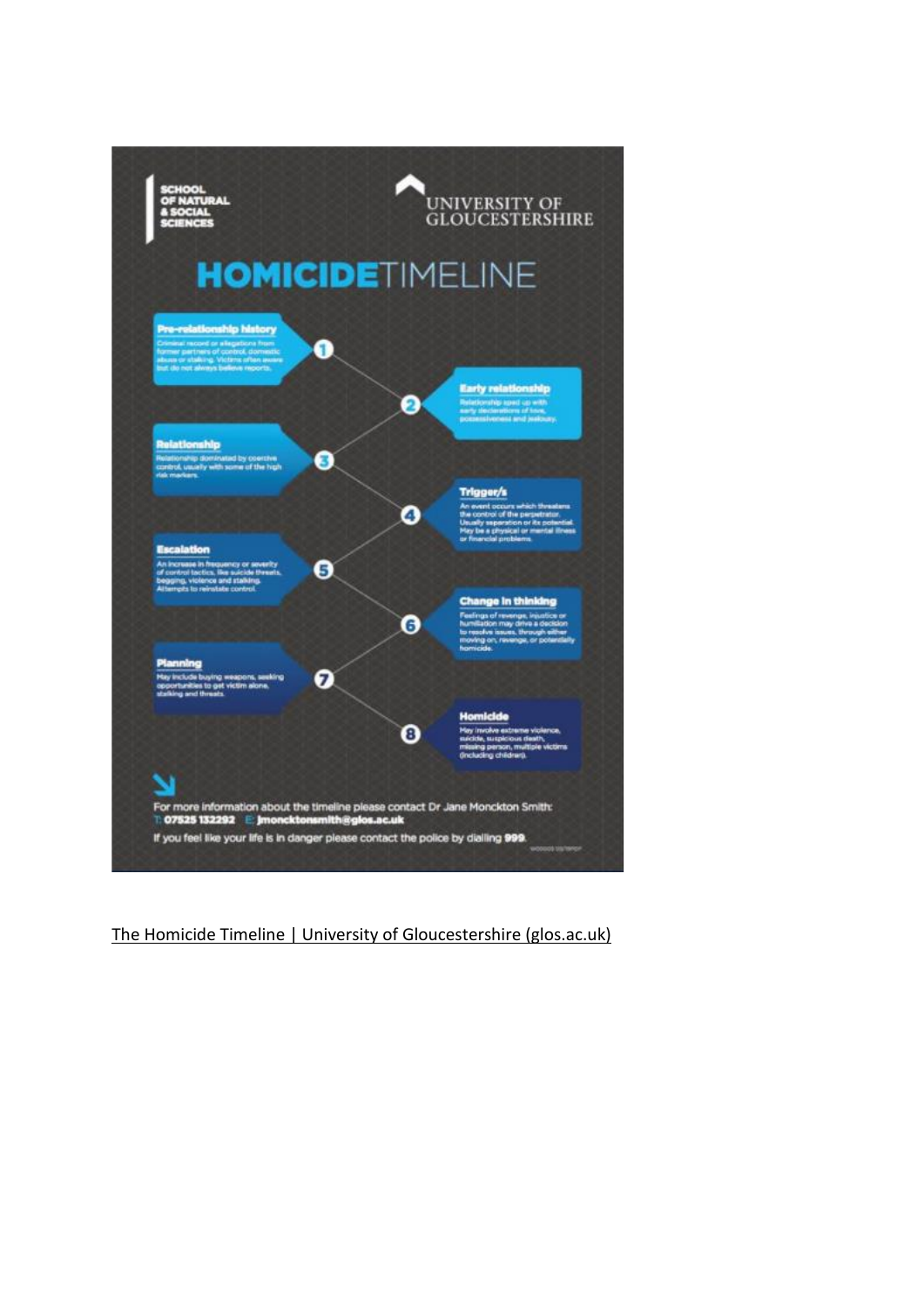

# **Stalking**

In cases of stalking there is a pattern of unwanted, fixated and obsessive behaviour which is intrusive. It can include harassment that amounts to stalking or stalking that causes fear of violence or serious alarm or distress.

Consider the stalking mnemonic FOUR Are the behaviours:

- D Fixated
- D Obsessive
- D Unwanted
- D Repeated

## Key messages:

- Focus on risk first-your primary task is to make people safe. Risk is dynamic and meets continual reassesment
- In Investigate fully make sure you understand the full history and any escalation.
- ten to the victim, particularly they view about changing risk.
- notivation of the suspect and the context and effect a behaviour on the victim are important factors to understanding and helping with your decision making

Deal with breaches of orders robustly and establish whether a further course of conduct exists.

Do not assume that stalking cases are less serious because there has been no physical violence, threats to harm are often carried out.

66 On average victim will suffer 100 incidents before they report it. 99

66 Stalking was present in 94% of 358 cases of homicide of women by men. 99

Technology is often used as part of the stalking behaviour.

Do NOT advise wearm to close their social media accounts, block suspect on phone and social media accounts, change their mobile number, or avoid using email or the internet. Do not assume It is less serious because there is no physical violence.

### Do advise:

- \* Use of artivirus software.
- K Not to open apps, attachments, programmes, etc. from untrusted or unknown sources.
- <sup>8</sup> Use random passwords.
- <sup>8</sup> Tighten privacy settings/location services.
- Keep personal information safe.
- This list is not exhaustive, refer to specialist online services eg. www.getsafeonline.org

C1200519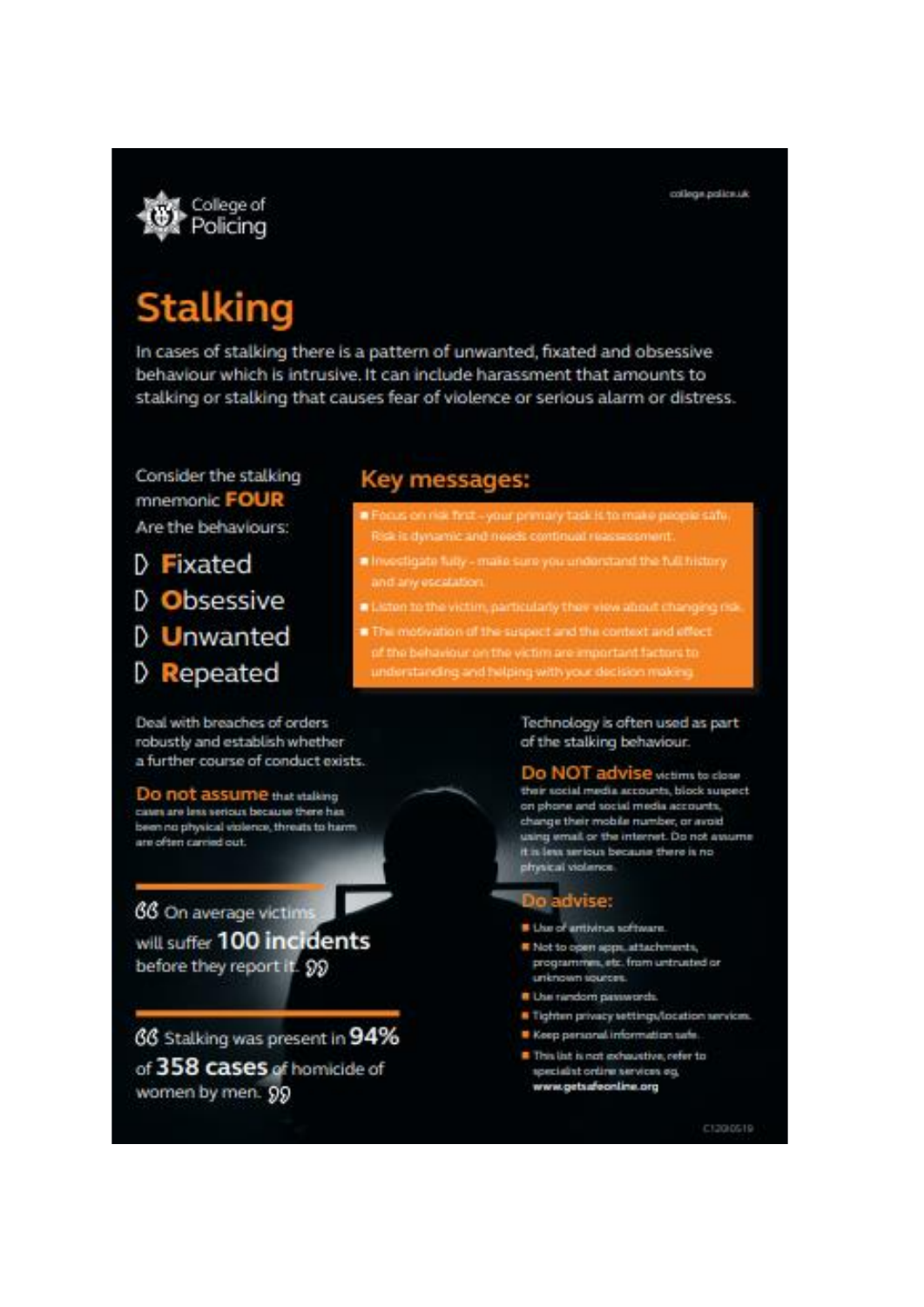

[MoJ Victims Code 2020 \(publishing.service.gov.uk\)](https://assets.publishing.service.gov.uk/government/uploads/system/uploads/attachment_data/file/936239/victims-code-2020.pdf)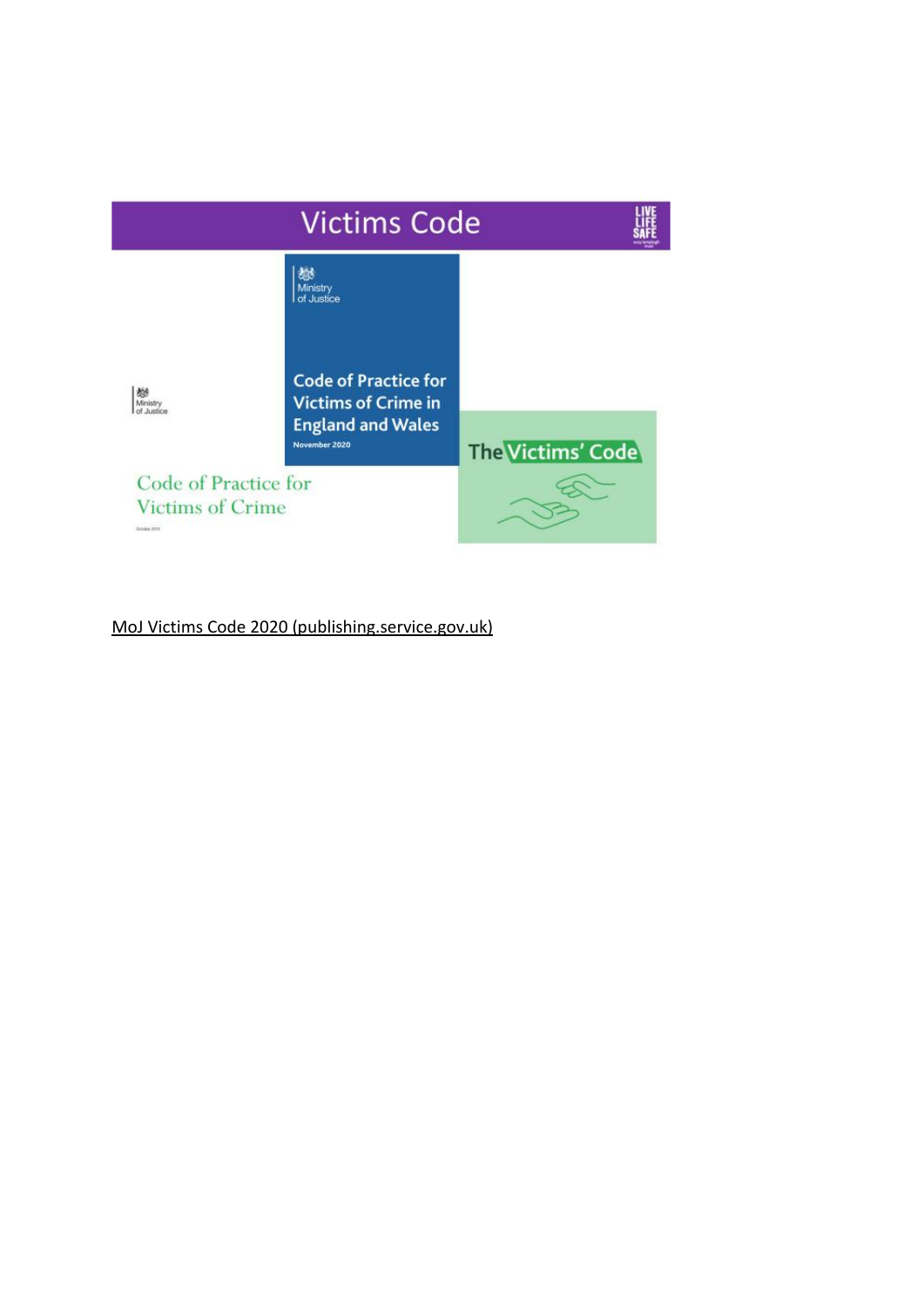

#### The Rejected stalker ck to expand)

Rejected stalking arises in the context of the breakdown of a close relationship. Victims are usually former sexual intimates; however family members, close friends, or others with a very close relationship to the stalker can also become targets of Rejected stalking. The initial motivation of a Rejected stalker is either attempting to reconcile the relationship, or to exacting revenge for a perceived rejection. In many cases Rejected stalkers present as ambivalent about the victim and sometimes appear to want the relationship back, while at other times they are clearly angry and want revenge on the victim. In some cases of protracted stalking, the behaviour is maintained because becomes a substitute for the past relationship as it allows the stalker to continue to feel close to the victim. In other cases the behaviour is maintained because it allows the stalker to salvage their damage self-esteem and feel better about themselves.

#### The Resentful stalker

Resentful stalking arises when the stalker feels as though they have been mistreated or that they are the victim of some form of injustice or humiliation. Victims are strangers or acquaintances who are seen to have mistreated the stalker. Resentful stalking can arise out of a severe mental illness when the perpetrator develops paranoid beliefs about the victim and uses stalking as a way of 'getting back' at the victim. The initial motivation for stalking is the desire for revenge or to 'even the score' and the stalking is maintained by the sense of power and control that the stalker derives from inducing fear in the victim. Often Resentful stalkers present themselves as a victim who is justified in using stalking to fight back against an oppressing person or organisation.

#### The Intimacy Seeking stalker

Intimacy Seeking stalking arises out of a context of loneliness and a lack of a close confidante. Victims are usually strangers or acquaintances who become the target of the stalker's desire for a relationship. Frequently Intimacy Seeking stalkers' behaviour is fuelled by a severe mental illness involving delusional beliefs about the victim, such as the belief that they are already in a relationship, even though none exists (erotomanic delusions). The initial motivation is to establish an emotional connection and an intimate relationship. The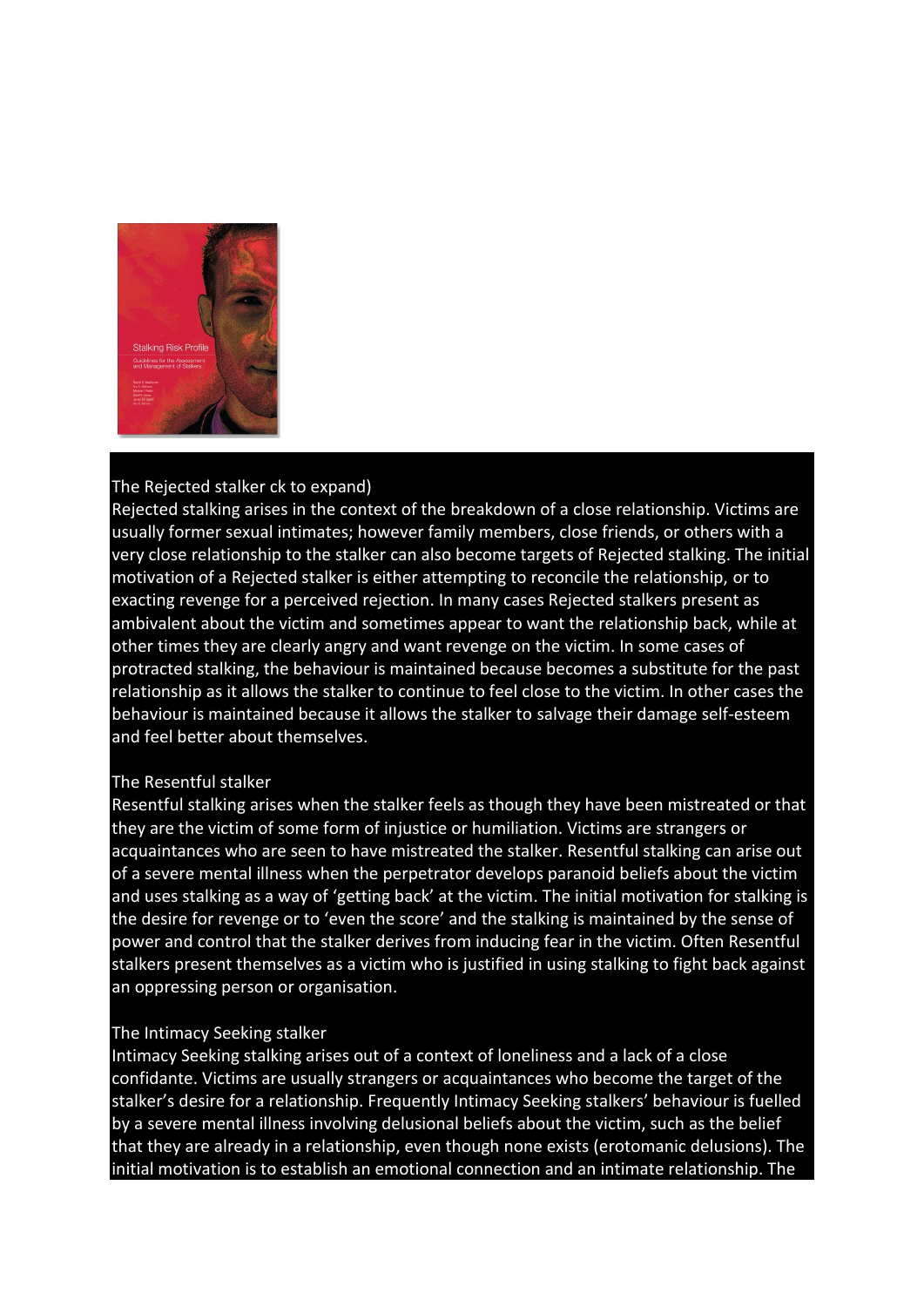stalking is maintained by the gratification that comes from the belief that they are closely linked to another person.

## The Incompetent Suitor

The Incompetent Suitor stalks in the context of loneliness or lust and targets strangers or acquaintances. Unlike the Intimacy Seeker, however, their initial motivation is not to establish a loving relationship, but to get a date or a short term sexual relationship. Incompetent Suitors usually stalk for brief periods, but when they do persist their behaviour is usually maintained by the fact that they are blind or indifferent to the distress of victim. Sometimes this insensitivity is associated with cognitive limitations or poor social skills consequent to autism spectrum disorders or intellectual disability.

## The Predatory stalker

Predatory stalking arises in the context of deviant sexual practices and interests. Perpetrators are usually male and victims are usually female strangers in whom the stalker develops a sexual interest. The stalking behaviour is usually initiated as a way of obtaining sexual gratification (e.g., voyeurism targeting a single victim over time), but can also be used a way of obtaining information about the victim as a precursor to a sexual assault. In this sense the stalking is both instrumental and also gratifying for those stalkers who enjoy the sense of power and control that comes from targeting the usually unsuspecting victim.

[Types of Stalking | Stalking Risk Profile](https://www.stalkingriskprofile.com/what-is-stalking/types-of-stalking)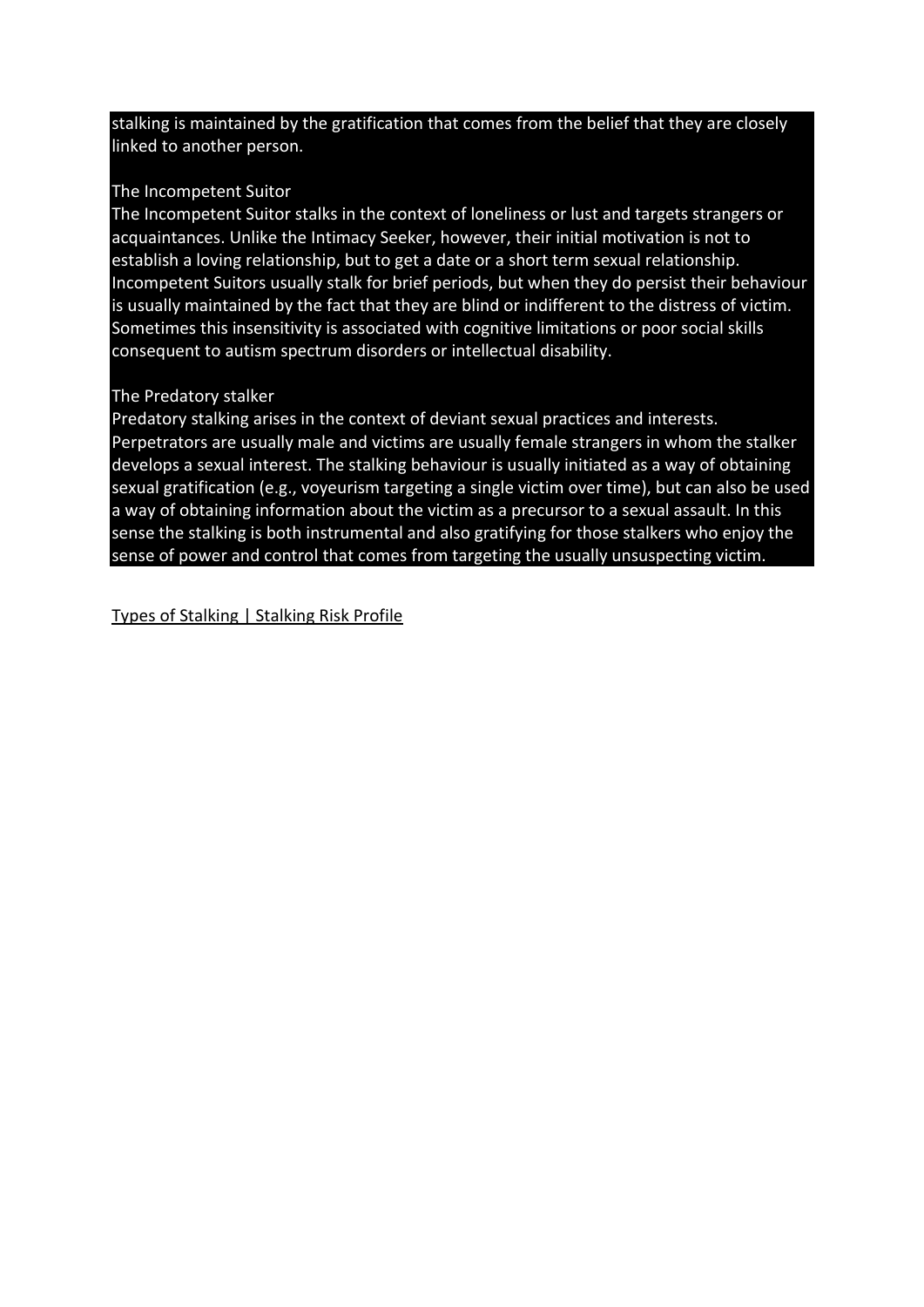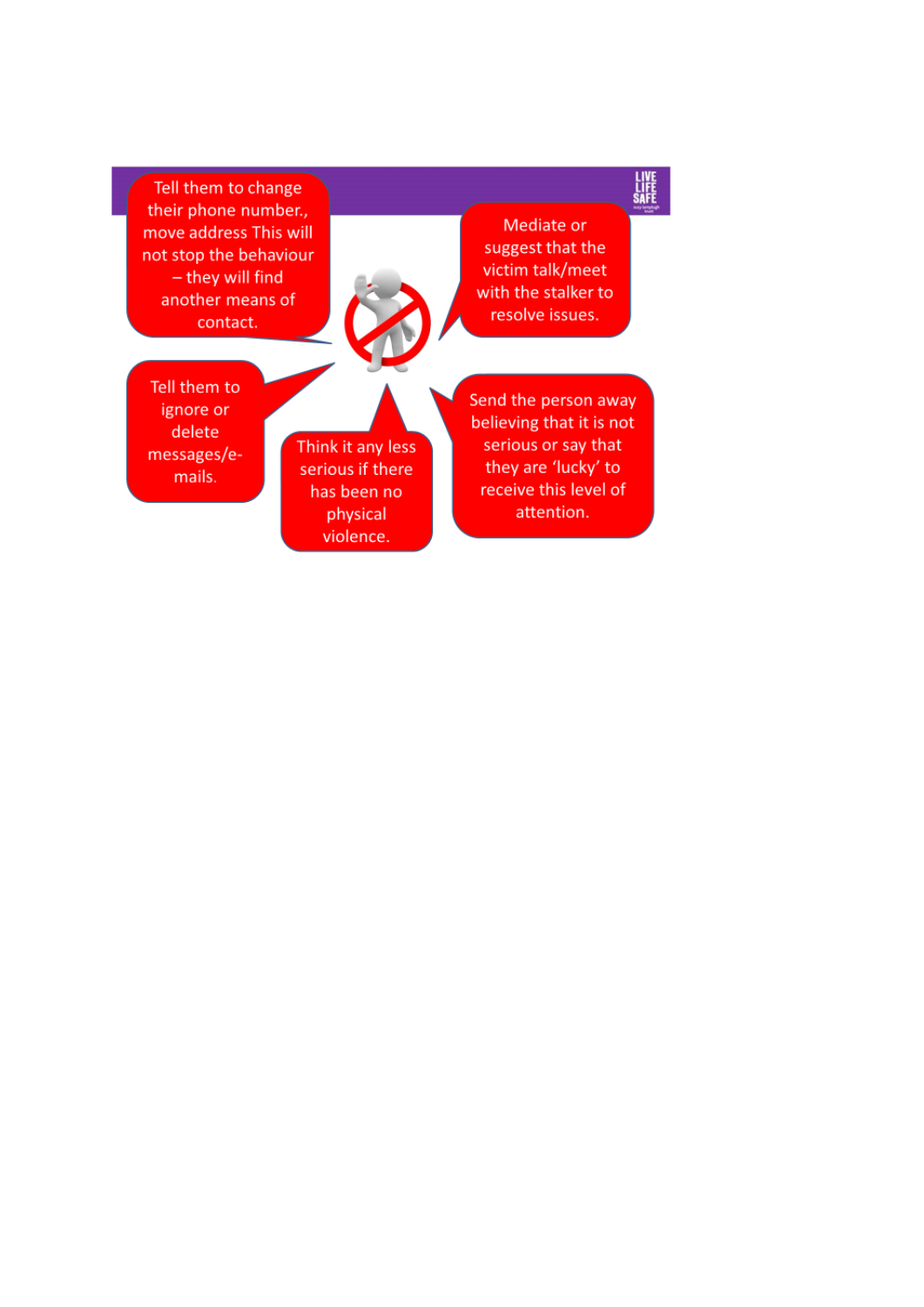

[Am I being stalked? | Suzy Lamplugh Trust](https://amibeingstalked.suzylamplugh.org/)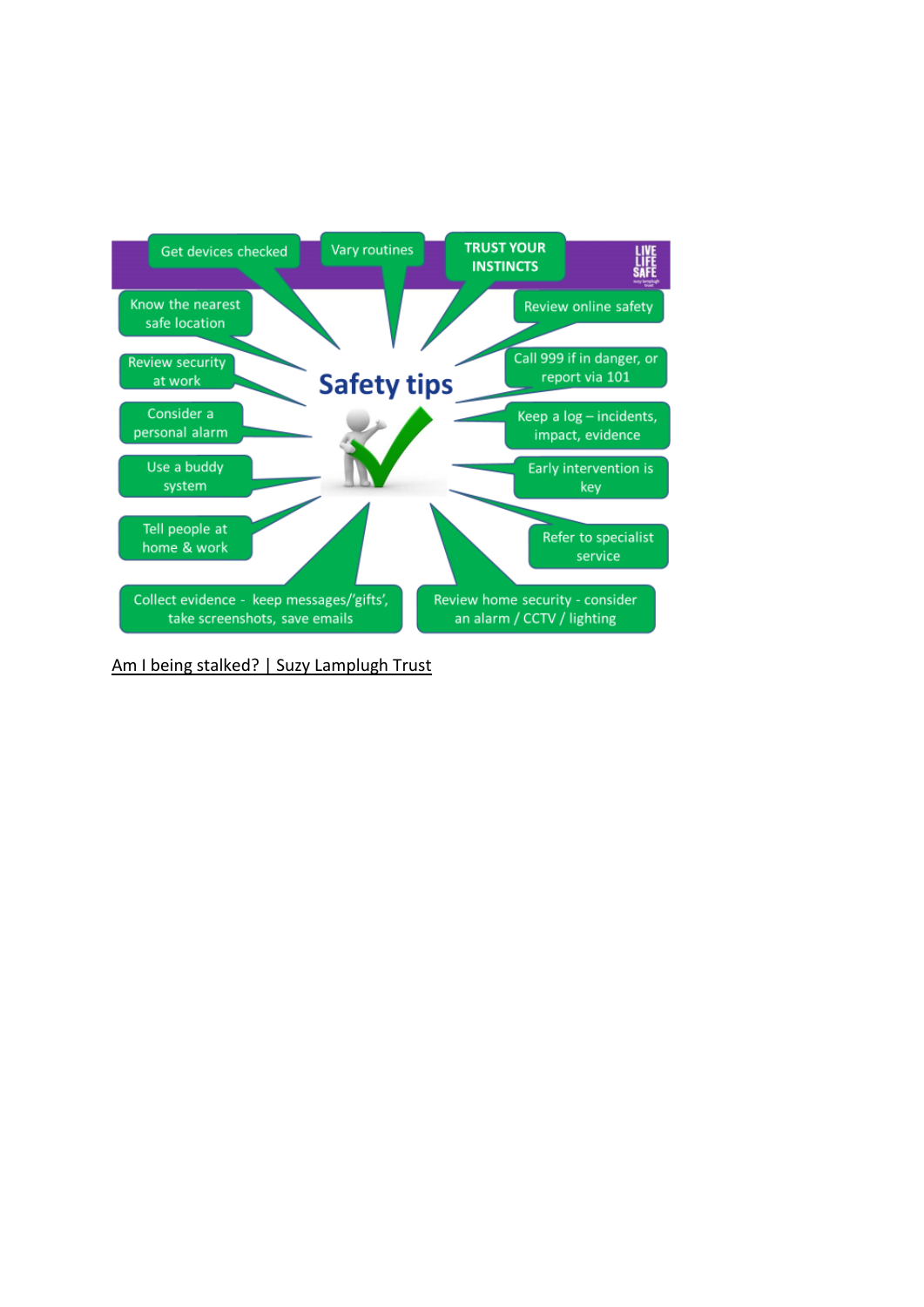

#### **Circumstances for a SPO**

- The respondent has engaged in acts of stalking against the victim
- The respondent poses a risk due to their stalking to that victim or any other person • This can be of physical or psychological harm, or damage to property
- An order is required to protect the victim or any other person from this risk of harm

Note that the harm does not necessarily have to be against the primary victim of stalking – in cases where you may be able to argue that the primary victim isn't at risk of harm an order could still be applied for to protect others.

For example, in cases of an intimacy seeking stalker they may pose a greater risk to those who they perceive as being "in the way" of their relationship with their victim – such as the victim's partner or family, in which case an SPO can provide protection for those individuals as well as the primary victim.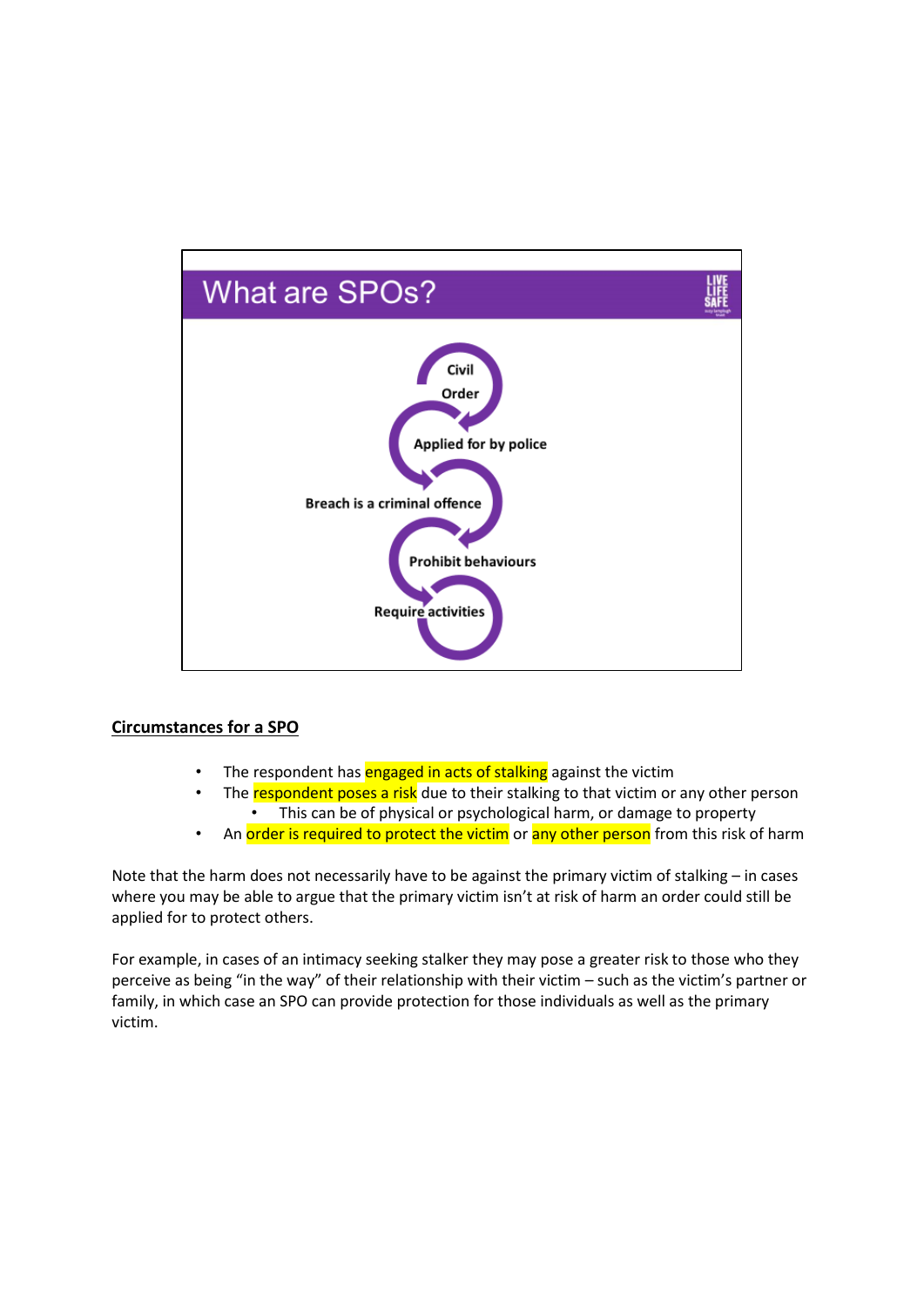#### **Example Prohibited behaviours**

Forbidding the respondent from:

- entering certain locations / areas
- contacting the victim by any means
- contacting or interacting with the victim via third parties such as work, friends, or family
- making reference to the victim on social media directly or indirectly
- making vexatious applications to the civil court
- recording images of the victim
- using any device capable of accessing the internet unless it has the capacity to retain and display the history of internet use
- physically approaching the victim
- engaging in any form of surveillance of the victim by any means

(this list is not exhaustive)

It is essential that every order is tailored precisely to the individual situation, taking into account the typology and motivations of the stalker, the behaviours they engage in, the specific risks posed, the views of the victim, and the views of other professionals including specialists.

For example – physical prohibitions can be too precise allowing stalkers to still engage in stalking behaviour without breaching, such as not being allowed within 100m of their victim's home may lead to them standing 101m away; however a designated distance *plus* a clause about engaging in watching / loitering behaviour could ensure this cannot go unchallenged.

#### **Example required activities**

Requiring the respondent to:

- attend an assessment for or attend an intervention programme
- attend assessment or treatment for mental health issues or drug & alcohol misuse
- surrender devices
- provide the police with access to social media accounts, mobile phones, computers, tablets and passwords/codes
- sign on at a police station

(this list is not exhaustive)

It is with these activities that it is particularly essential for the police to liaise with local specialist services – there is no point legally compelling a stalker to take part in (for example) a perpetrator intervention programme if none exists locally, they would be unsuitable, or the waiting list is so long it would outlast the life of the order.

Similarly this must be linked to their stalking behaviour as this could be challenged in court – for example, if the stalker often attempts to contact the victim when they've been drinking, or there is other evidence that alcohol use is problematic and impacting their stalking behaviour, then in may be appropriate to require them to attend an alcohol programme (if such a programme exists, they are suitable etc)

Current guidance is that that burden of proof is the criminal one – i.e. this should be beyond reasonable doubt.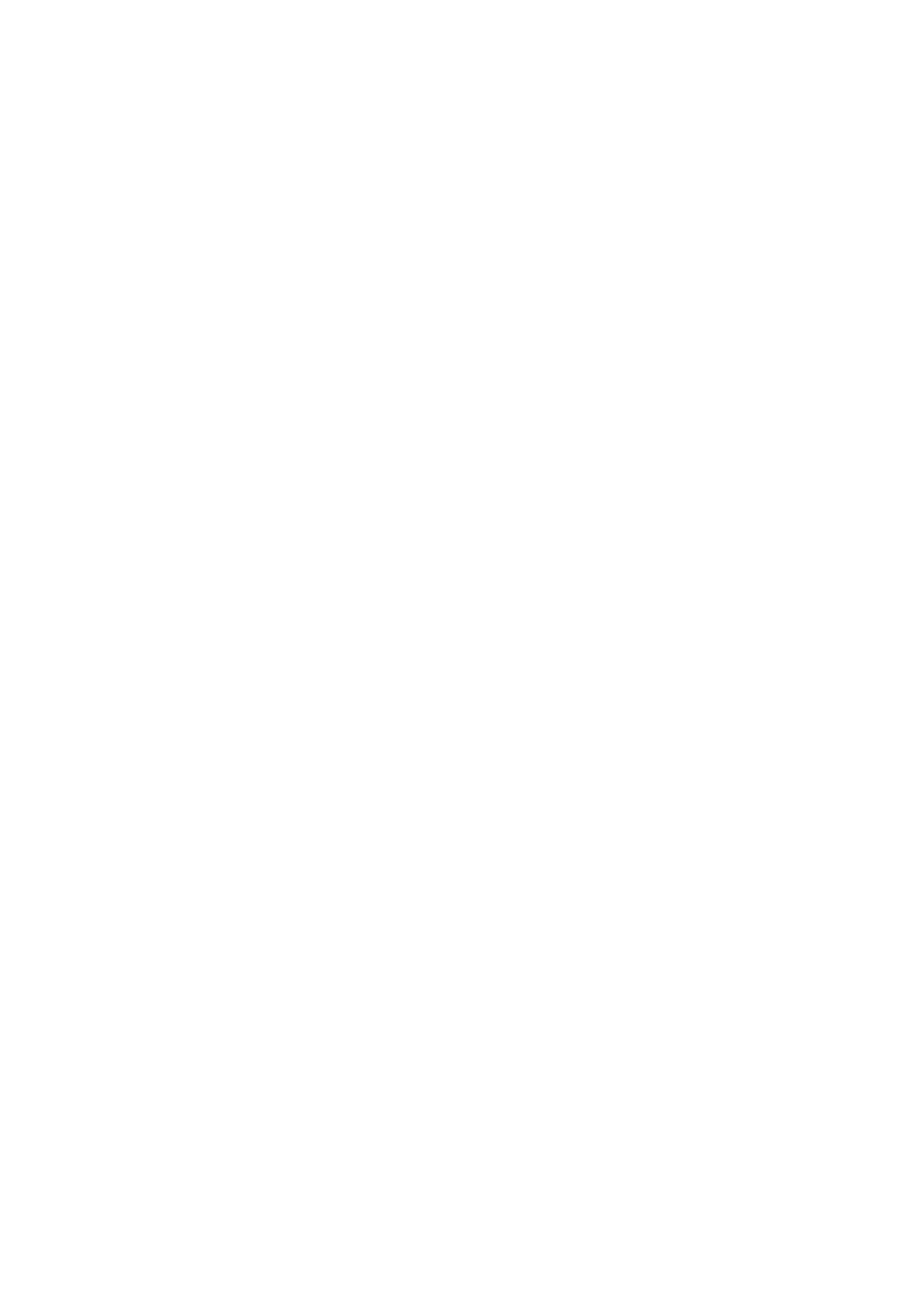### **Further reading:**

• College of Policing resources on SPOs:

[https://www.app.college.police.uk/app-content/major-investigation-and-public-protection/stalking](https://www.app.college.police.uk/app-content/major-investigation-and-public-protection/stalking-or-harassment/)[or-harassment](https://www.app.college.police.uk/app-content/major-investigation-and-public-protection/stalking-or-harassment/)

• CPS resources on stalking & harassment:

<https://www.cps.gov.uk/legal-guidance/stalking-and-harassment>

• Stalking Protection Act, 2019 (full legislation):

<http://www.legislation.gov.uk/ukpga/2019/9/crossheading/stalking-protection-orders/enacted>